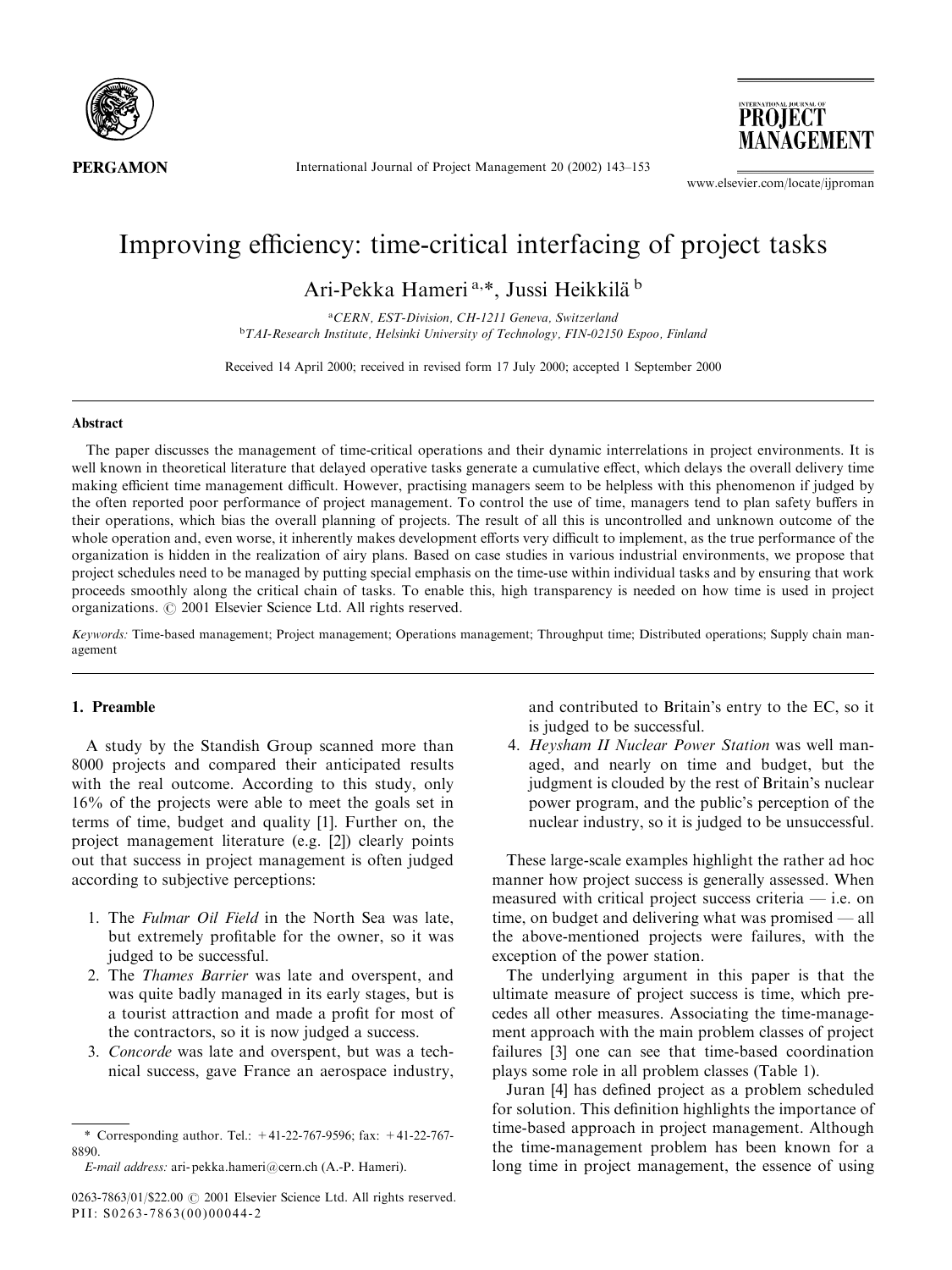Table 1 Reasons for project failures viewed against the time-based management paradigm

| Why projects fail?                         | Relationship with time-based management                                                      |
|--------------------------------------------|----------------------------------------------------------------------------------------------|
| Ignorance on what other                    | Interfaces between consecutive tasks are not coordinated                                     |
| project teams are doing                    | The time-related interdependencies are not mediated between parallel tasks                   |
| Lack of discipline in                      | Parallel processes are not using same procedures making time-based measuring incomparable    |
| design change control                      | Plans and schedules are not based on same premises                                           |
| Diverse views on what are                  | Buffering time (and buffering all the safety) in individual                                  |
| the objectives of the project              | tasks bias the true due-date objective of the project                                        |
| Rigid project planning and                 | Reallocating time in tasks is time consuming because of resource constraints and politics of |
| scheduling routines                        | defending safety buffers of individual managers and work teams                               |
| Poor ability to react on sudden changes in | Preparations for contingencies generate unforeseen effects,                                  |
| the project environment                    | because true performance is diluted in the plans                                             |
| Unforeseen technological difficulties,     | Project baseline is not up-to-date leading to product configuration-related                  |
| excluding <i>force majeure</i> situations. | problems in later phases of the project                                                      |

time effectively does not seem to get appropriate attention in project management practice. Even if the theoretical basis of time-based management is well-known in the project management literature, the actual practice seems to be missing the point in many cases. Through the case studies described in this paper, we want to highlight the critical issues of time-based project management to practising project managers.

Studying how time-based management is applied in every day in project management is the main objective of this article. It consists of four main parts. We start with the research method description and the data used in our research. The research questions for the study are outlined, further formulated into a set of research constructs. Then the empirical cases are presented to probe the practice behind the constructs. The obtained results are discussed and suggestions given for practising project managers. Finally, conclusions are drawn and propositions for future research given.

## 2. Research method and data

During 1980s and 1990s time was promoted as the prime performance criterion to assess productivity in manufacturing operations [5]. The time-based management literature [6-12] has highlighted the importance of timely and well-concerted operations to achieve faster throughput times resulting in rapid and accurate deliveries. [13] describes how time has become one of the most important sources of competitive advantage in manufacturing industries. He describes the background for the "Japan's secret weapon" or "lean thinking" [10] by illustrating how the competitive advantage of Japanese manufacturing industry evolved from low labour  $costs-th rough scale$   $-$  based strategy, focused factory and flexible manufacturing — to time-based competitive advantage.

Following the theory of constraints and its later enhancement on project management [14,15], the focus of this research is on management of implementation time in individual project tasks and the critical chain of tasks scheduled around the effective use of resources. According to [15] the traditional critical path method of scheduling is too narrow and often ignores the appropriate planning of bottleneck resources — particularly in the multi-project environment. Goldratt suggests, like in his earlier work in manufacturing, that the use of bottleneck resources should be taken as the basis for scheduling. Scheduling is traditionally based on average experienced implementation times of tasks including the used or non-used safety buffer in the tasks. This results in wrong use of safety in project schedules. The embedded uncertainty in tasks is naturally known to experienced project managers/employees, who mentally rely on the buffered safety when executing their project tasks. The reality tells that despite the safety existing in project plans, project implementation overruns the estimates. This is the very paradox that time-based project management is confronting. On the one hand there is buffered safety, which should enable timely completion of the project. On the other hand it is the flawed use of this safety that often causes delays and discrepancies between expected and real outcome.

According to the time-based management paradigm, companies are considered as systems with competitive advantage achieved by breaking the "debilitating loop" strangling traditional manufacturing planning" [13]. Traditional manufacturing required long lead-times to resolve conflicts between various jobs or activities that require the same resources. The long lead-times required sales forecasts to guide planning. Long lead-times made the accuracy of sales forecasts decline. Forecasting errors increased inventories and the need for safety stocks at all levels. Errors in forecasts meant more unscheduled jobs in the production line, increasing the